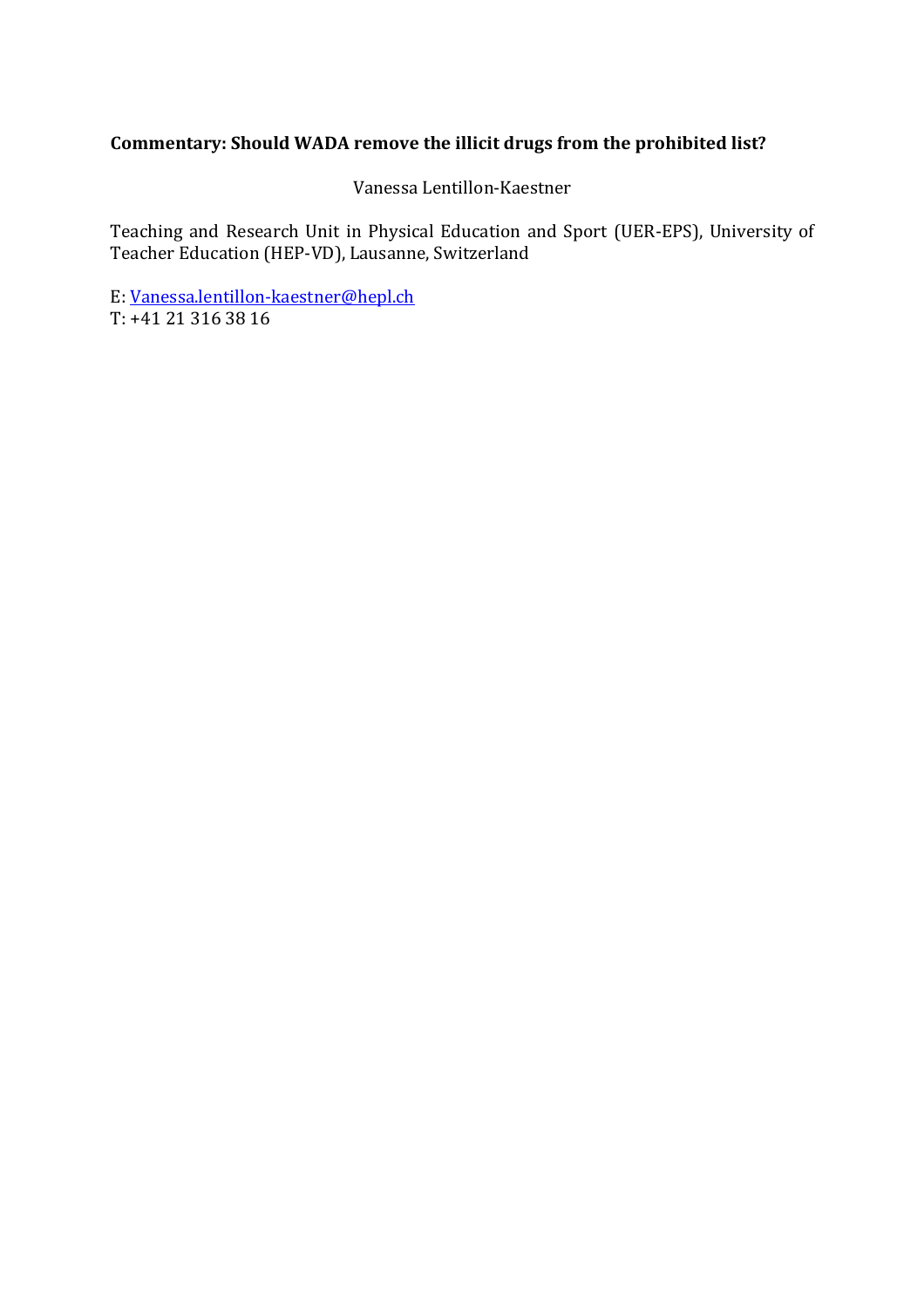In this special issue, the papers of Waddington, Christiansen, Gleaves, Hoberman  $&$ Møller (2013) and of Henne, Koh & McDermott (2013) propose two opposite positions concerning the removal of illicit drugs from the WADA prohibited list. On the one side, Waddington et al. argue in favour of the INHDR call for WADA to remove illicit drugs from in-competition prohibition, and on the other side, Henne et al. provide the opposite position. From my point of view, the removal of illicit drugs from the prohibited list would be a mistake in the anti-doping fight. I reviewed the arguments of Waddington et al. that the 'social' drugs are not used to enhance performance but are used for 'recreational purposes' only. However, if we want to protect the athletes' health and the positive image of sport, I believe the best way forward is to keep the 'social drugs' on the prohibited list.

## *Negative side effects on the health*

As Henne et al. underline in their paper, illicit drugs have negative side effects on the health. I believe that WADA cannot restrict the prohibition of substances to performance-enhancing drugs as proposed by Waddington et al., without taking the negative side effects of substances on the athletes' health into account.

Waddington et al. expose the problem that in some countries, such as the Netherlands, the use of marijuana is legalized and it is therefore difficult to ban it in sports only. However, an organization such as WADA has to take common decisions for all countries, and cannot take into account all singularities in each country. The protection of athlete health is a priority and the ignorance of the more permissive laws on 'social drug' use of some countries is meaningful in view of WADA's mission.

## *Effects on psychological capacities*

It is difficult to confirm the performance enhancing effects of illicit drugs. Depending on the 'social' drugs and the type of sport, the effects of illicit drugs on performance are ambiguous. Even if the effects on physical capacities are not proven, 'social' drugs have proven psychological effects. From my point of view, we cannot dissociate psychological from physical capacities to explain a sport performance: at the highest level, the difference between two athletes is often more related to psychological than to physical aptitudes. Consequently, to argue, like Waddington et al., that marijuana has no performance-enhancing effects is a too restricted view of sport performance. To use marijuana may change the perception of the difficulties and of the pains and consequently permit the athletes to surpass themselves. We cannot ignore these psychological effects, even if the potential performance enhancing effects of 'social' drugs are not clearly established in scientific studies. Consequently, I believe that illicit drugs may affect sporting performance and to ban 'social' drugs is a guarantee to maintain a fair competition, as well as protecting the athletes' health.

## *A* necessity to protect the positive and healthy image of elite athletes

Elite athletes are very mediatized and they have to project a positive and healthy image. I agree with Waddington et al. and Henne et al. that the 'spirit of sport', as third criterion used by WADA to prohibit a substance, is ambiguous. But I agree and it is difficult not to agree with the values related to the 'spirit of sport' such as health, equal opportunity, etc. If athletes use 'social' drugs, they do not respect the 'spirit of sport' and its values. Sport is always used to promote health, especially to the youth. Sport has to keep its positive and healthy image, and the prohibition of illicit drugs contributes to protect it.